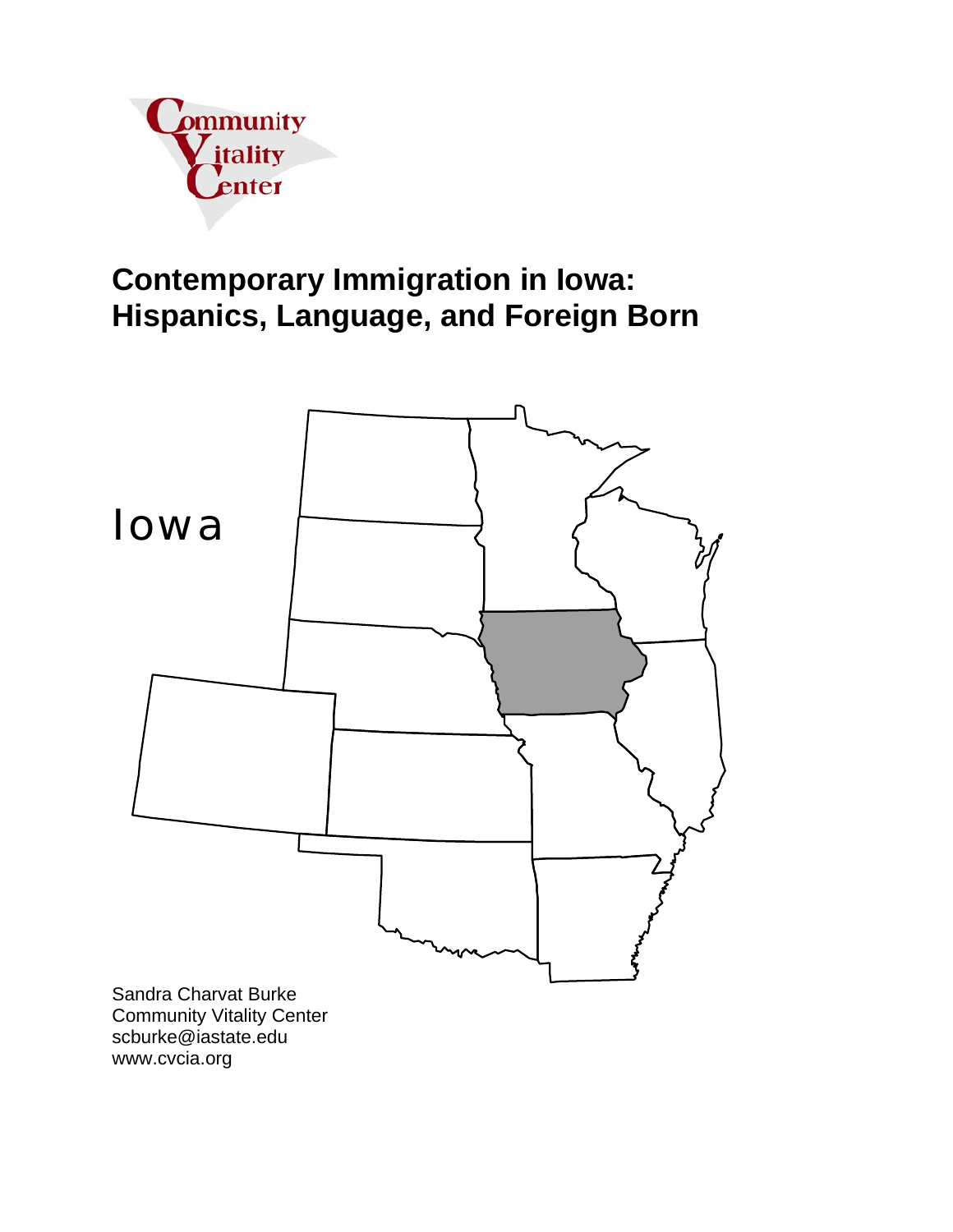Contents:

Contents and Introduction. p. 2 Hispanic or Latino Trends, 1990 – 2000. p. 3-5 Number and Change in the Foreign Born Population, 1990 – 2000. p. 6-8 Speaking a Language Other Than English at Home, 1990 – 2000. p. 9-11 Iowa's Counties. p. 12 Community Vitality Center Information. p. 12

Introduction:

 The 2000 Census provided a snapshot of new immigrants to the U.S. Key items of information include the number and percent of persons foreign born and the language spoken at home. Hispanics or Latinos comprise the largest sub-group of those born in another country. This report focuses on these three important demographic variables and provides a comparison between 1990 and 2000. Community leaders, activists, workers, and citizens will find that the maps and tables in this report provide basic, timely, and accurate information about these demographic trends. Most of the information in the maps and tables is from the decennial U.S. Census which is conducted every 10 years. Recent data from the 2000 Census is provided along with information from earlier Censuses to provide an historical perspective.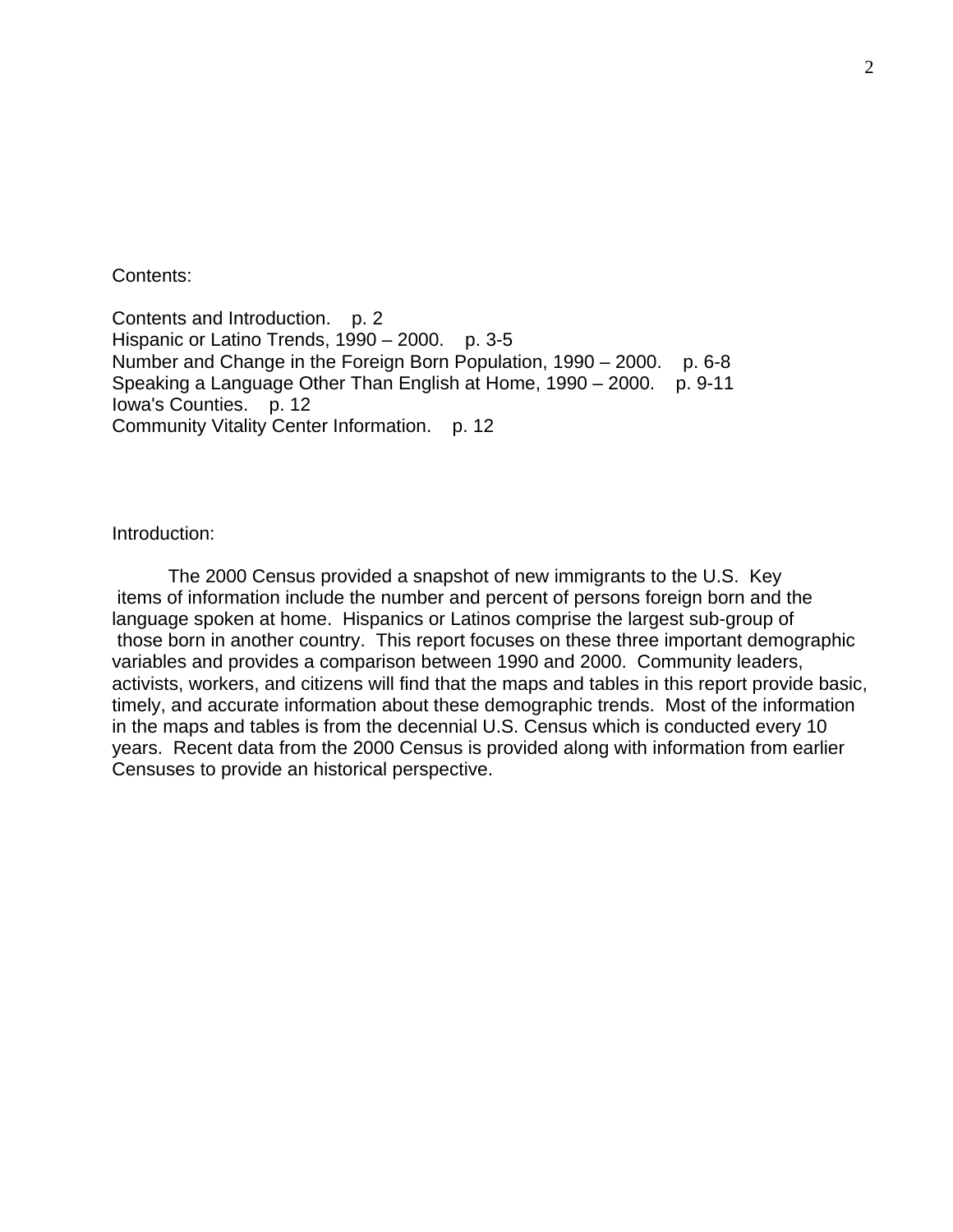**Percent Hispanic or Latino, 2000.**



### **Hispanic or Latino Percent Change 1990 - 2000.**

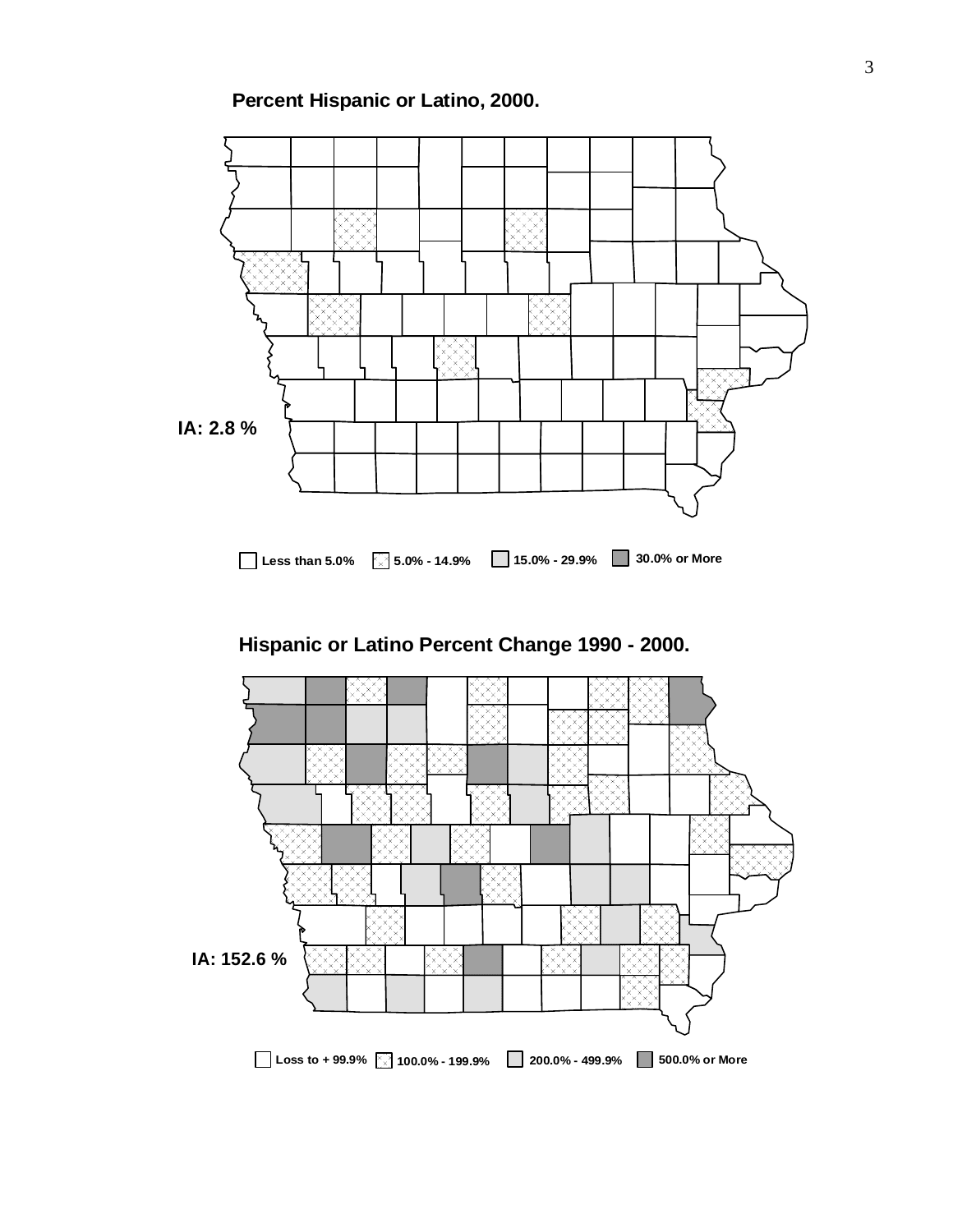#### Population by Hispanic or Latino, Iowa, 1990 – 2000.

|                    |            |           | 2000      |            |          |          |             |         |
|--------------------|------------|-----------|-----------|------------|----------|----------|-------------|---------|
|                    | 2000       | 2000      | Percent   | 1990       |          | 1990     | Change      |         |
|                    | Total      | Hispanic  | Hispanic  | Total      | 1990     | Percent  | 1990 - 2000 |         |
|                    | Population | or Latino | or Latino | Population | Hispanic | Hispanic | Number      | Percent |
| lowa               | 2926324    | 82473     | 2.8       | 2776755    | 32647    | 1.2      | 49826       | 152.6   |
| Adair              | 8243       | 58        | 0.7       | 8409       | 35       | 0.4      | 23          | 65.7    |
| Adams              | 4482       | 26        | 0.6       | 4866       | 18       | 0.4      | 8           | 44.4    |
| Allamakee          | 14675      | 520       | 3.5       | 13855      | 42       | 0.3      | 478         | 1138.1  |
| Appanoose          | 13721      | 135       | 1.0       | 13743      | 72       | 0.5      | 63          | 87.5    |
| Audubon            | 6830       | 33        | 0.5       | 7334       | 22       | 0.3      | 11          | 50.0    |
| <b>Benton</b>      | 25308      | 156       | 0.6       | 22429      | 93       | 0.4      | 63          | 67.7    |
| <b>Black Hawk</b>  | 128012     | 2359      | 1.8       | 123798     | 912      | 0.7      | 1447        | 158.7   |
| Boone              | 26224      | 218       | 0.8       | 25186      | 99       | 0.4      | 119         | 120.2   |
| <b>Bremer</b>      | 23325      | 130       | 0.6       | 22813      | 72       | 0.3      | 58          | 80.6    |
| <b>Buchanan</b>    | 21093      | 131       | 0.6       | 20844      | 112      | 0.5      | 19          | 17.0    |
| <b>Buena Vista</b> | 20411      | 2560      | 12.5      | 19965      | 160      | 0.8      | 2400        | 1500.0  |
| <b>Butler</b>      | 15305      | 89        | 0.6       | 15731      | 37       | 0.2      | 52          | 140.5   |
| Calhoun            | 11115      | 100       | 0.9       | 11508      | 40       | 0.3      | 60          | 150.0   |
| Carroll            | 21421      | 115       | 0.5       | 21423      | 57       | 0.3      | 58          | 101.8   |
| Cass               | 14684      | 101       | 0.7       | 15128      | 46       | 0.3      | 55          | 119.6   |
| Cedar              | 18187      | 171       | 0.9       | 17381      | 109      | 0.6      | 62          | 56.9    |
| Cerro Gordo        | 46447      | 1291      | 2.8       | 46733      | 994      | 2.1      | 297         | 29.9    |
| Cherokee           | 13035      | 124       | 1.0       | 14098      | 51       | 0.4      | 73          | 143.1   |
| Chickasaw          | 13095      | 82        | 0.6       | 13295      | 40       | 0.3      | 42          | 105.0   |
| Clarke             | 9133       | 369       | 4.0       | 8287       | 19       | 0.2      | 350         | 1842.1  |
| Clay               | 17372      | 196       | 1.1       | 17585      | 44       | 0.3      | 152         | 345.5   |
| Clayton            | 18678      | 142       | 0.8       | 19054      | 61       | 0.3      | 81          | 132.8   |
| Clinton            | 50149      | 627       | 1.3       | 51040      | 294      | 0.6      | 333         | 113.3   |
| Crawford           | 16942      | 1482      | 8.7       | 16775      | 98       | 0.6      | 1384        | 1412.2  |
| Dallas             | 40750      | 2199      | 5.4       | 29755      | 176      | 0.6      | 2023        | 1149.4  |
| Davis              | 8541       | 61        | 0.7       | 8312       | 41       | 0.5      | 20          | 48.8    |
| Decatur            | 8689       | 148       | 1.7       | 8338       | 45       | 0.5      | 103         | 228.9   |
| Delaware           | 18404      | 121       | 0.7       | 18035      | 68       | 0.4      | 53          | 77.9    |
| Des Moines         | 42351      | 740       | 1.7       | 42614      | 492      | 1.2      | 248         | 50.4    |
| Dickinson          | 16424      | 109       | 0.7       | 14909      | 52       | 0.3      | 57          | 109.6   |
| Dubuque            | 89143      | 1065      | 1.2       | 86403      | 437      | 0.5      | 628         | 143.7   |
| Emmet              | 11027      | 475       | 4.3       | 11569      | 63       | 0.5      | 412         | 654.0   |
| Fayette            | 22008      | 330       | 1.5       | 21843      | 195      | 0.9      | 135         | 69.2    |
| Floyd              | 16900      | 222       | 1.3       | 17058      | 92       | 0.5      | 130         | 141.3   |
| Franklin           | 10704      | 642       | 6.0       | 11364      | 152      | 1.3      | 490         | 322.4   |
| Fremont            | 8010       | 174       | 2.2       | 8226       | 53       | 0.6      | 121         | 228.3   |
| Greene             | 10366      | 172       | 1.7       | 10045      | 30       | 0.3      | 142         | 473.3   |
| Grundy             | 12369      | 72        | 0.6       | 12029      | 34       | 0.3      | 38          | 111.8   |
| Guthrie            | 11353      | 120       | 1.1       | 10935      | 35       | 0.3      | 85          | 242.9   |
| Hamilton           | 16438      | 234       | 1.4       | 16071      | 116      | 0.7      | 118         | 101.7   |
| Hancock            | 12100      | 301       | 2.5       | 12638      | 129      | 1.0      | 172         | 133.3   |
| Hardin             | 18812      | 455       | 2.4       | 19094      | 106      | 0.6      | 349         | 329.2   |
| Harrison           | 15666      | 113       | 0.7       | 14730      | 50       | 0.3      | 63          | 126.0   |
| Henry              | 20336      | 256       | 1.3       | 19226      | 127      | 0.7      | 129         | 101.6   |
| Howard             | 9932       | 55        | 0.6       | 9809       | 24       | 0.2      | 31          | 129.2   |
| Humboldt           | 10381      | 100       | 1.0       | 10756      | 37       | 0.3      | 63          | 170.3   |
| Ida                | 7837       | 37        | 0.5       | 8365       | 23       | 0.3      | 14          | 60.9    |
| lowa               | 15671      | 152       | 1.0       | 14630      | 39       | 0.3      | 113         | 289.7   |
| Jackson            | 20296      | 121       | 0.6       | 19950      | 96       | 0.5      | 25          | 26.0    |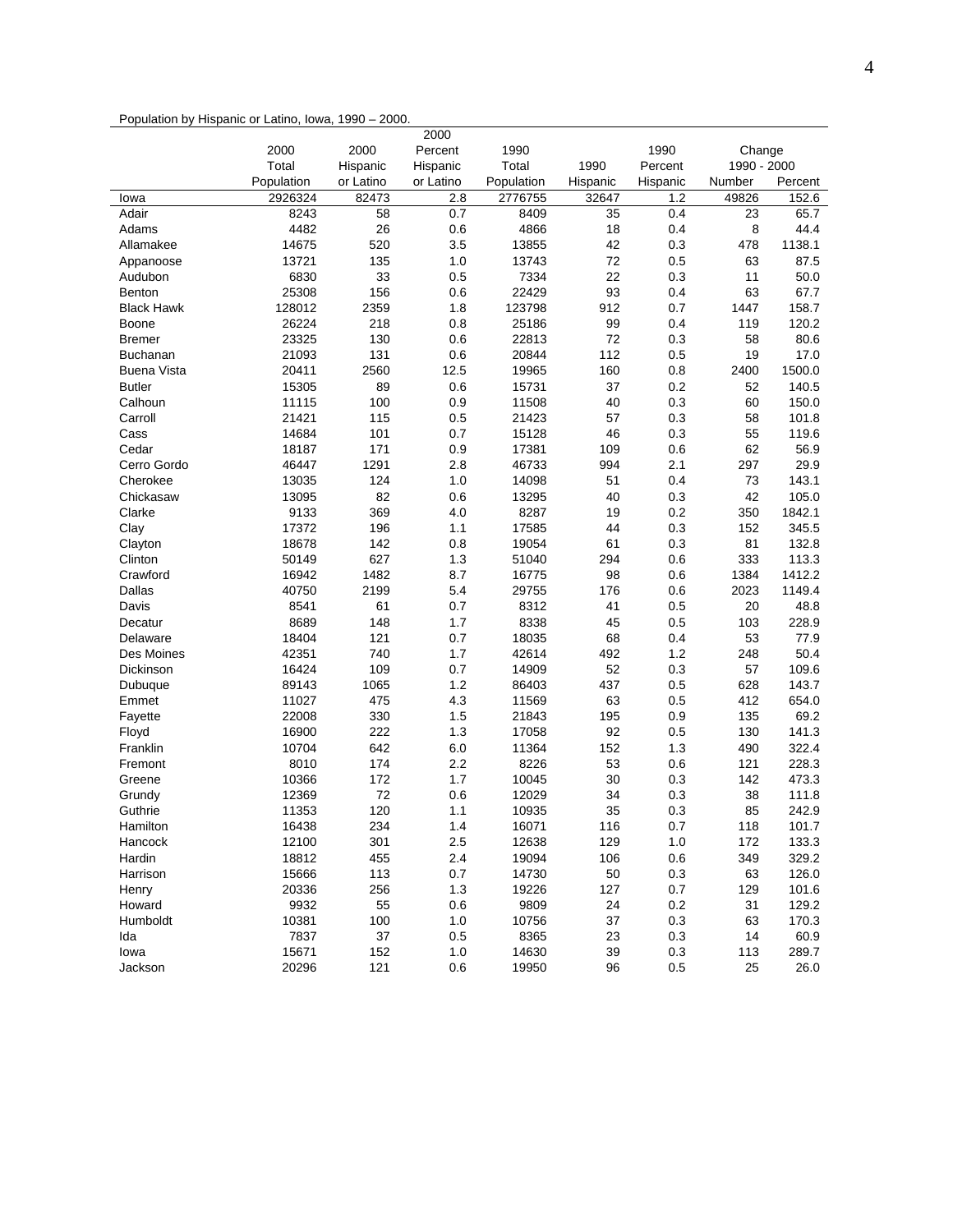#### Population by Hispanic or Latino, Iowa, 1990 – 2000.

|                      |                |           | 2000      |                |          |            |             |               |
|----------------------|----------------|-----------|-----------|----------------|----------|------------|-------------|---------------|
|                      | 2000           | 2000      | Percent   | 1990           |          | 1990       | Change      |               |
|                      | Total          | Hispanic  | Hispanic  | Total          | 1990     | Percent    | 1990 - 2000 |               |
|                      | Population     | or Latino | or Latino | Population     | Hispanic | Hispanic   | Number      | Percent       |
| Jasper               | 37213          | 375       | 1.0       | 34795          | 194      | 0.6        | 181         | 93.3          |
| Jefferson            | 16181          | 297       | 1.8       | 16310          | 141      | 0.9        | 156         | 110.6         |
| Johnson              | 111006         | 2781      | 2.5       | 96119          | 1435     | 1.5        | 1346        | 93.8          |
| Jones                | 20221          | 213       | 1.1       | 19444          | 95       | 0.5        | 118         | 124.2         |
| Keokuk               | 11400          | 61        | 0.5       | 11624          | 19       | 0.2        | 42          | 221.1         |
| Kossuth              | 17163          | 139       | 0.8       | 18591          | 94       | 0.5        | 45          | 47.9          |
| Lee                  | 38052          | 902       | 2.4       | 38687          | 732      | 1.9        | 170         | 23.2          |
| Linn                 | 191701         | 2722      | 1.4       | 168767         | 1591     | 0.9        | 1131        | 71.1          |
| Louisa               | 12183          | 1537      | 12.6      | 11592          | 425      | 3.7        | 1112        | 261.6         |
| Lucas                | 9422           | 82        | 0.9       | 9070           | 53       | 0.6        | 29          | 54.7          |
| Lyon                 | 11763          | 42        | 0.4       | 11952          | 11       | 0.1        | 31          | 281.8         |
| Madison              | 14019          | 105       | 0.7       | 12483          | 67       | 0.5        | 38          | 56.7          |
| Mahaska              | 22335          | 190       | 0.9       | 21522          | 92       | 0.4        | 98          | 106.5         |
| Marion               | 32052          | 257       | 0.8       | 30001          | 162      | 0.5        | 95          | 58.6          |
| Marshall             | 39311          | 3523      | 9.0       | 38276          | 292      | 0.8        | 3231        | 1106.5        |
| Mills                | 14547          | 179       | 1.2       | 13202          | 72       | 0.5        | 107         | 148.6         |
| Mitchell             | 10874          | 63        | 0.6       | 10928          | 45       | 0.4        | 18          | 40.0          |
| Monona               | 10020          | 70        | 0.7       | 10034          | 30       | 0.3        | 40          | 133.3         |
| Monroe               | 8016           | 40        | 0.5       | 8114           | 18       | 0.2        | 22          | 122.2         |
| Montgomery           | 11771          | 153       | 1.3       | 12076          | 52       | 0.4        | 101         | 194.2         |
| Muscatine            | 41722          | 4973      | 11.9      | 39907          | 2900     | 7.3        | 2073        | 71.5          |
| O'Brien              | 15102          | 267       | 1.8       | 15444          | 39       | 0.3        | 228         | 584.6         |
| Osceola              | 7003           | 125       | 1.8       | 7267           | 16       | 0.2        | 109         | 681.3         |
| Page                 | 16976          | 265       | 1.6       | 16870          | 197      | 1.2        | 68          | 34.5          |
| Palo Alto            | 10147          | 77        | 0.8       | 10669          | 24       | 0.2        | 53          | 220.8         |
| Plymouth             | 24849          | 328       | 1.3       | 23388          | 58       | 0.2        | 270         | 465.5         |
| Pocahontas           | 8662           | 77        | 0.9       | 9525           | 32       | 0.3        | 45          | 140.6         |
| Polk                 | 374601         | 16490     | 4.4       | 327140         | 6161     | 1.9        | 10329       | 167.7         |
| Pottawattamie        | 87704          | 2892      | 3.3       | 82628          | 1516     | 1.8        | 1376        | 90.8          |
| Poweshiek            | 18815          | 226       | 1.2       | 19033          | 68       | 0.4        | 158         | 232.4         |
| Ringgold             | 5469           | 13        | 0.2       | 5420           | 16       | 0.3        | $-3$        | $-18.8$       |
| Sac                  | 11529          | 111       | 1.0       | 12324          | 44       | 0.4        | 67          | 152.3         |
| Scott                | 158668         | 6445      | 4.1       | 150979         | 4253     | 2.8        | 2192        | 51.5          |
| Shelby               | 13173          | 88        | 0.7       | 13230          | 44       | 0.3        | 44          | 100.0         |
| Sioux                | 31589          | 808       | 2.6       | 29903          | 66       | 0.2        | 742         | 1124.2        |
| Story                | 79981          | 1238      | 1.5       | 74252          | 840      | 1.1        | 398         | 47.4          |
| Tama                 | 18103          | 679       | 3.8       | 17419          | 128      | 0.7        | 551         | 430.5         |
| Taylor               | 6958           | 265       | 3.8       | 7114           | 46       | 0.6        | 219         | 476.1         |
| Union                | 12309          | 125       | 1.0       | 12750          | 42       | 0.3        | 83          | 197.6         |
| Van Buren            | 7809           | 60        | 0.8       | 7676           | 29       | 0.4        | 31          | 106.9         |
|                      | 36051          | 799       | 2.2       | 35687          | 224      | 0.6        | 575         | 256.7         |
| Wapello              |                | 441       | 1.1       |                | 277      |            |             |               |
| Warren<br>Washington | 40671<br>20670 | 564       | 2.7       | 36033<br>19612 | 196      | 0.8        | 164<br>368  | 59.2          |
|                      | 6730           | 48        |           | 7067           | 29       | 1.0<br>0.4 | 19          | 187.8<br>65.5 |
| Wayne                |                |           | 0.7       |                |          |            |             |               |
| Webster              | 40235          | 944       | 2.3       | 40342          | 490      | 1.2        | 454         | 92.7          |
| Winnebago            | 11723          | 237       | 2.0       | 12122          | 97       | 0.8        | 140         | 144.3         |
| Winneshiek           | 21310          | 170       | 0.8       | 20847          | 61       | 0.3        | 109         | 178.7         |
| Woodbury             | 103877         | 9468      | 9.1       | 98276          | 2712     | 2.8        | 6756        | 249.1         |
| Worth                | 7909           | 124       | 1.6       | 7991           | 91       | 1.1        | 33          | 36.3          |
| Wright               | 14334          | 706       | 4.9       | 14269          | 92       | 0.6        | 614         | 667.4         |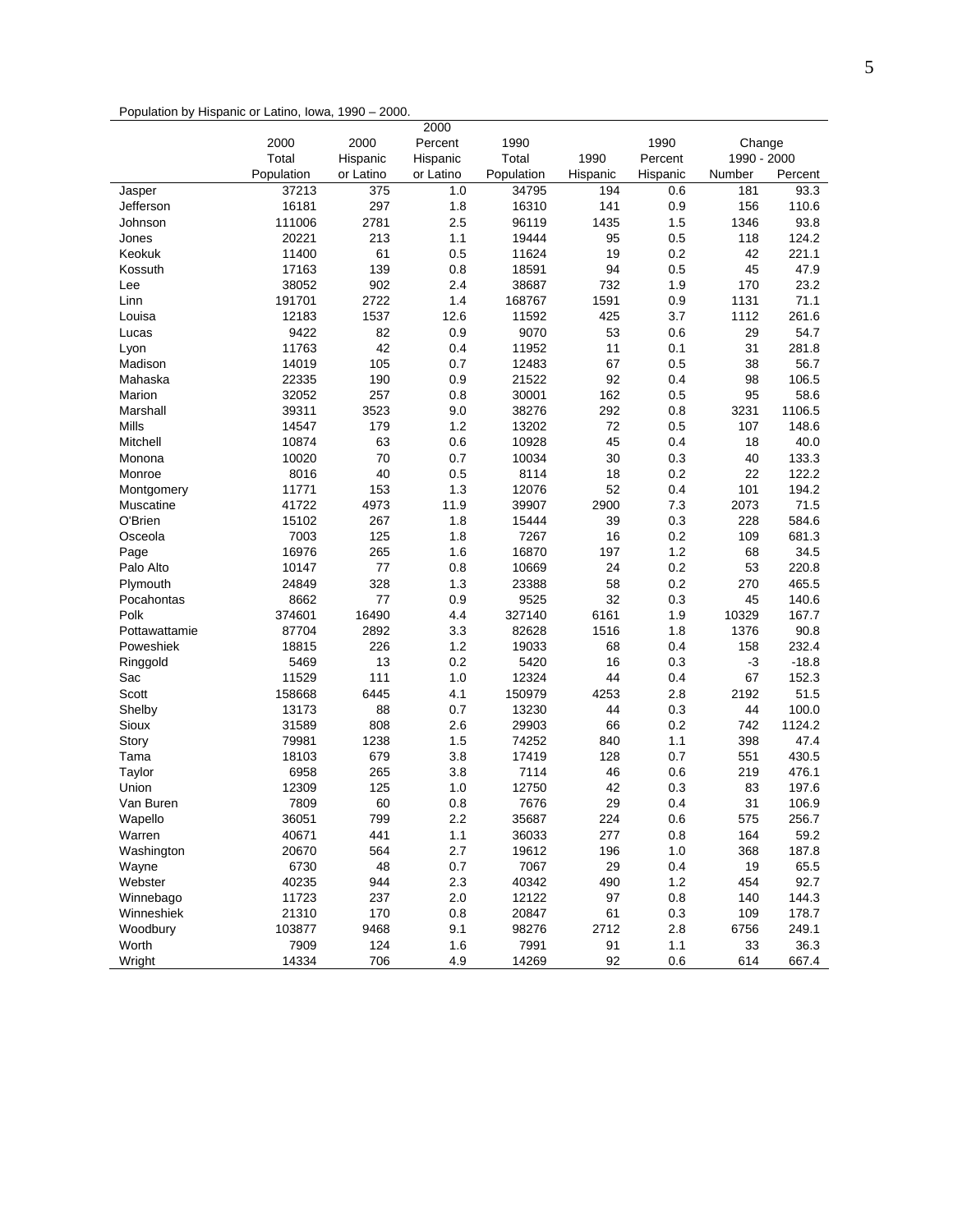#### Population by Foreign Birth, Iowa, 1990 – 2000.

|                    |            |           | 2000       |                |         | 1990    |                |              |
|--------------------|------------|-----------|------------|----------------|---------|---------|----------------|--------------|
|                    | 2000       | 2000      | Percent    | 1990           | 1990    | Percent | Change         |              |
|                    | Total      | Foreign   | Foreign    | Total          | Foreign | Foreign | 1990 - 2000    |              |
|                    | Population | Born      | Born       | Population     | Born    | Born    | Number         | Percent      |
| State of Iowa      | 2926324    | 91085     | 3.1        | 2776755        | 43316   | 1.6     | 47769          | 110.3        |
| Adair              | 8243       | 56        | 0.7        | 8409           | 58      | 0.7     | $-2$           | $-3.4$       |
| Adams              | 4482       | 11        | 0.2        | 4866           | 14      | 0.3     | $-3$           | $-21.4$      |
| Allamakee          | 14675      | 812       | 5.5        | 13855          | 34      | 0.2     | 778            | 2288.2       |
| Appanoose          | 13721      | 140       | 1.0        | 13743          | 133     | 1.0     | $\overline{7}$ | 5.3          |
| Audubon            | 6830       | 47        | 0.7        | 7334           | 33      | 0.4     | 14             | 42.4         |
| Benton             | 25308      | 159       | 0.6        | 22429          | 145     | 0.6     | 14             | 9.7          |
| <b>Black Hawk</b>  | 128012     | 4779      | 3.7        | 123798         | 1635    | 1.3     | 3144           | 192.3        |
| Boone              | 26224      | 200       | 0.8        | 25186          | 188     | 0.7     | 12             | 6.4          |
| <b>Bremer</b>      | 23325      | 289       | 1.2        | 22813          | 242     | 1.1     | 47             | 19.4         |
| <b>Buchanan</b>    | 21093      | 194       | 0.9        | 20844          | 58      | 0.3     | 136            | 234.5        |
| <b>Buena Vista</b> | 20411      | 2541      | 12.4       | 19965          | 414     | 2.1     | 2127           | 513.8        |
| <b>Butler</b>      | 15305      | 131       | 0.9        | 15731          | 132     | 0.8     | -1             | $-0.8$       |
| Calhoun            | 11115      | 58        | 0.5        | 11508          | 54      | 0.5     | 4              | 7.4          |
| Carroll            | 21421      | 124       | 0.6        | 21423          | 132     | 0.6     | -8             | $-6.1$       |
| Cass               | 14684      | 121       | 0.8        | 15128          | 34      | 0.2     | 87             | 255.9        |
| Cedar              | 18187      | 128       | 0.7        | 17381          | 92      | 0.5     | 36             | 39.1         |
| Cerro Gordo        | 46447      | 640       | 1.4        | 46733          | 460     | 1.0     | 180            | 39.1         |
| Cherokee           | 13035      | 118       | 0.9        | 14098          | 131     | 0.9     | $-13$          | $-9.9$       |
| Chickasaw          | 13095      | 119       | 0.9        | 13295          | 48      | 0.4     | 71             | 147.9        |
| Clarke             | 9133       | 231       | 2.5        | 8287           | 40      | 0.5     | 191            | 477.5        |
| Clay               | 17372      | 317       | 1.8        | 17585          | 78      | 0.4     | 239            | 306.4        |
| Clayton            | 18678      | 218       | 1.2        | 19054          | 113     | 0.6     | 105            | 92.9         |
| Clinton            | 50149      | 680       | 1.4        | 51040          | 421     | 0.8     | 259            | 61.5         |
| Crawford           | 16942      | 1039      | 6.1        | 16775          | 122     | 0.7     | 917            | 751.6        |
| Dallas             | 40750      | 1629      | 4.0        | 29755          | 212     | 0.7     | 1417           | 668.4        |
| Davis              | 8541       | 35        | 0.4        | 8312           | 27      | 0.3     | 8              | 29.6         |
| Decatur            | 8689       | 176       | 2.0        | 8338           | 62      | 0.7     | 114            | 183.9        |
| Delaware           | 18404      | 105       | 0.6        | 18035          | 96      | 0.5     | 9              | 9.4          |
| Des Moines         | 42351      | 662       | 1.6        | 42614          | 438     | 1.0     | 224            | 51.1         |
| Dickinson          | 16424      | 116       | 0.7        | 14909          | 71      | 0.5     | 45             | 63.4         |
| Dubuque            | 89143      | 1655      | 1.9        | 86403          | 973     | 1.1     | 682            | 70.1         |
| Emmet              | 11027      | 250       | 2.3        | 11569          | 81      | 0.7     | 169            | 208.6        |
| Fayette            | 22008      | 235       | 1.1        | 21843          | 111     | 0.5     | 124            | 111.7        |
| Floyd              | 16900      | 194       | 1.1        | 17058          | 111     | 0.7     | 83             | 74.8         |
| Franklin           | 10704      | 472       | 4.4        | 11364          | 69      | 0.6     | 403            | 584.1        |
| Fremont            | 8010       | 133       | 1.7        | 8226           | 39      | 0.5     | 94             | 241.0        |
|                    | 10366      | 125       | 1.2        | 10045          | 50      | 0.5     | 75             | 150.0        |
| Greene             |            |           |            |                | 92      |         | 3              |              |
| Grundy             | 12369      | 95<br>132 | 0.8<br>1.2 | 12029<br>10935 | 42      | 0.8     | 90             | 3.3<br>214.3 |
| Guthrie            | 11353      |           |            |                |         | 0.4     |                |              |
| Hamilton           | 16438      | 349       | 2.1        | 16071          | 138     | 0.9     | 211            | 152.9        |
| Hancock            | 12100      | 269       | 2.2        | 12638          | 56      | 0.4     | 213            | 380.4        |
| Hardin             | 18812      | 323       | 1.7        | 19094          | 143     | 0.7     | 180            | 125.9        |
| Harrison           | 15666      | 124       | 0.8        | 14730          | 103     | 0.7     | 21             | 20.4         |
| Henry              | 20336      | 369       | 1.8        | 19226          | 229     | 1.2     | 140            | 61.1         |
| Howard             | 9932       | 36        | 0.4        | 9809           | 50      | 0.5     | $-14$          | $-28.0$      |
| Humboldt           | 10381      | 143       | 1.4        | 10756          | 70      | 0.7     | 73             | 104.3        |
| Ida                | 7837       | 18        | 0.2        | 8365           | 40      | 0.5     | $-22$          | $-55.0$      |
| lowa               | 15671      | 123       | 0.8        | 14630          | 98      | 0.7     | 25             | 25.5         |
| Jackson            | 20296      | 149       | 0.7        | 19950          | 95      | 0.5     | 54             | 56.8         |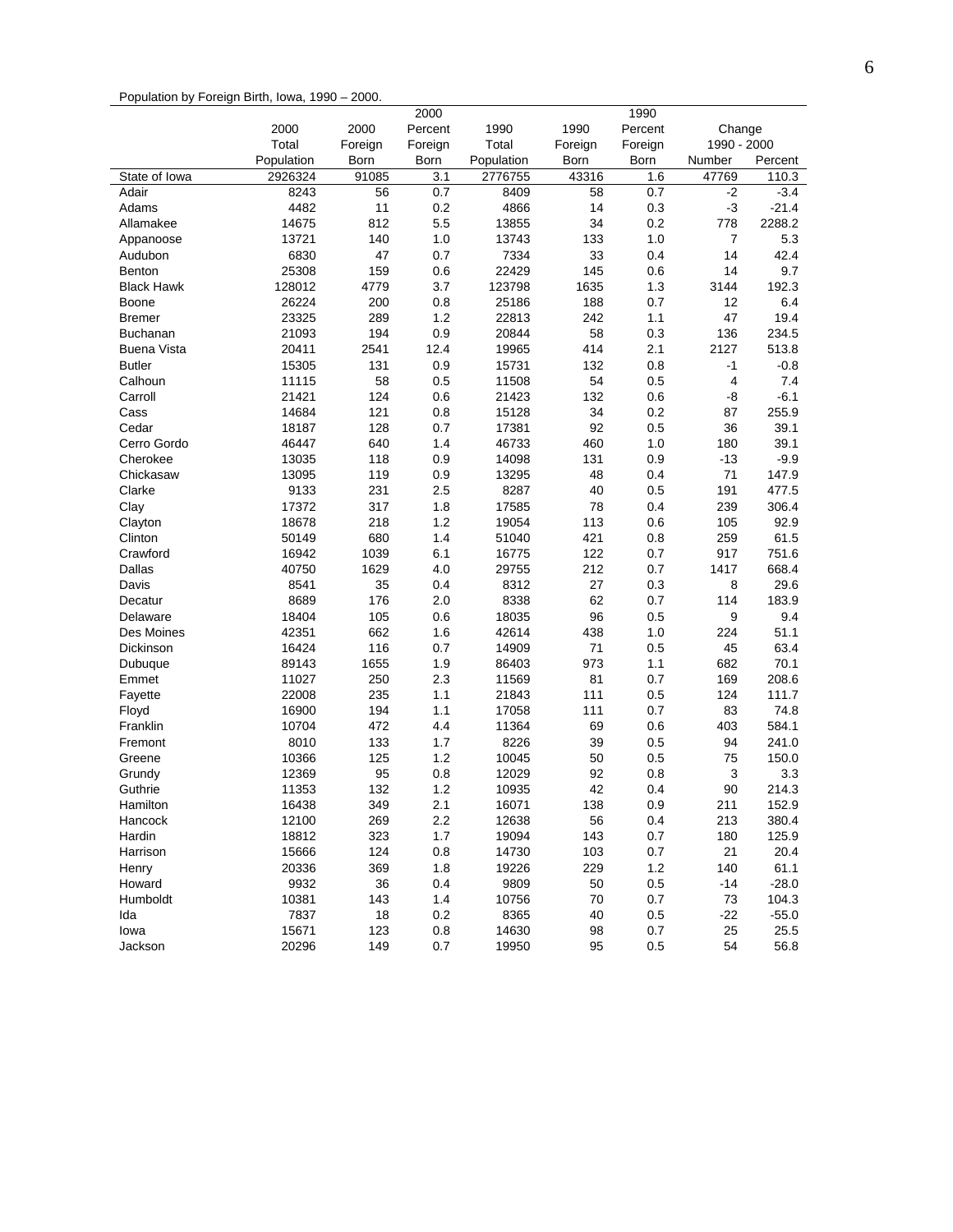#### Population by Foreign Birth, Iowa, 1990 – 2000.

|                      |                 |            | 2000       |                |            | 1990       |             |                |
|----------------------|-----------------|------------|------------|----------------|------------|------------|-------------|----------------|
|                      | 2000            | 2000       | Percent    | 1990           | 1990       | Percent    | Change      |                |
|                      | Total           | Foreign    | Foreign    | Total          | Foreign    | Foreign    | 1990 - 2000 |                |
|                      | Population      | Born       | Born       | Population     | Born       | Born       | Number      | Percent        |
| Jasper               | 37213           | 548        | 1.5        | 34795          | 362        | 1.0        | 186         | 51.4           |
| Jefferson            | 16181           | 640        | 4.0        | 16310          | 605        | 3.7        | 35          | 5.8            |
| Johnson              | 111006          | 7098       | 6.4        | 96119          | 5147       | 5.4        | 1951        | 37.9           |
| Jones                | 20221           | 160        | 0.8        | 19444          | 80         | 0.4        | 80          | 100.0          |
| Keokuk               | 11400           | 45         | 0.4        | 11624          | 34         | 0.3        | 11          | 32.4           |
| Kossuth              | 17163           | 150        | 0.9        | 18591          | 125        | 0.7        | 25          | 20.0           |
| Lee                  | 38052           | 426        | 1.1        | 38687          | 332        | 0.9        | 94          | 28.3           |
| Linn                 | 191701          | 4934       | 2.6        | 168767         | 2785       | 1.7        | 2149        | 77.2           |
| Louisa               | 12183           | 824        | 6.8        | 11592          | 159        | 1.4        | 665         | 418.2          |
| Lucas                | 9422            | 64         | 0.7        | 9070           | 11         | 0.1        | 53          | 481.8          |
| Lyon                 | 11763           | 111        | 0.9        | 11952          | 176        | 1.5        | -65         | $-36.9$        |
| Madison              | 14019           | 85         | 0.6        | 12483          | 96         | 0.8        | $-11$       | $-11.5$        |
| Mahaska              | 22335           | 350        | 1.6        | 21522          | 190        | 0.9        | 160         | 84.2           |
| Marion               | 32052           | 532        | 1.7        | 30001          | 388        | 1.3        | 144         | 37.1           |
| Marshall             | 39311           | 2595       | 6.6        | 38276          | 461        | 1.2        | 2134        | 462.9          |
| Mills                | 14547           | 139        | 1.0        | 13202          | 78         | 0.6        | 61          | 78.2           |
| Mitchell             | 10874           | 59         | 0.5        | 10928          | 81         | 0.7        | $-22$       | $-27.2$        |
| Monona               | 10020           | 44         | 0.4        | 10034          | 37         | 0.4        | 7           | 18.9           |
| Monroe               | 8016            | 48         | 0.6        | 8114           | 38         | 0.5        | 10          | 26.3           |
| Montgomery           | 11771           | 147        | 1.2        | 12076          | 29         | 0.2        | 118         | 406.9          |
| Muscatine            | 41722           | 2456       | 5.9        | 39907          | 1365       | 3.4        | 1091        | 79.9           |
| O'Brien              | 15102           | 300        | 2.0        | 15444          | 181        | 1.2        | 119         | 65.7           |
| Osceola              | 7003            | 83         | 1.2        | 7267           | 78         | 1.1        | 5           | 6.4            |
| Page                 | 16976           | 162        | 1.0        | 16870          | 102        | 0.6        | 60          | 58.8           |
| Palo Alto            | 10147           | 92         | 0.9        | 10669          | 98         | 0.9        | -6          | $-6.1$         |
| Plymouth             | 24849           | 298        | 1.2        | 23388          | 112        | 0.5        | 186         | 166.1          |
| Pocahontas           | 8662            | 78         | 0.9        | 9525           | 59         | 0.6        | 19          | 32.2           |
| Polk                 | 374601          | 22162      | 5.9        | 327140         | 7871       | 2.4        | 14291       | 181.6          |
| Pottawattamie        | 87704           | 1777       | 2.0        | 82628          | 711        | 0.9        | 1066        | 149.9          |
| Poweshiek            | 18815           | 398        | 2.1        | 19033          | 226        | 1.2        | 172         | 76.1           |
| Ringgold             | 5469            | 26         | 0.5        | 5420           | 45         | 0.8        | -19         | $-42.2$        |
| Sac                  | 11529           | 155        | 1.3        | 12324          | 81         | 0.7        | 74          | 91.4           |
| Scott                | 158668          | 4856       | 3.1        | 150979         | 3025       | 2.0        | 1831        | 60.5           |
| Shelby               | 13173           | 83         | 0.6        | 13230          | 53         | 0.4        | 30          | 56.6           |
| Sioux                | 31589           | 920        | 2.9        | 29903          | 542        | 1.8        | 378         | 69.7           |
| Story                | 79981           | 5537       | 6.9        | 74252<br>17419 | 4658       | 6.3        | 879         | 18.9           |
| Tama                 | 18103           | 361        | 2.0        |                | 191        | 1.1        | 170         | 89.0           |
| Taylor               | 6958            | 142<br>113 | 2.0        | 7114           | 35         | 0.5        | 107         | 305.7          |
| Union<br>Van Buren   | 12309<br>7809   | 49         | 0.9        | 12750<br>7676  | 58         | 0.5        | 55<br>21    | 94.8           |
|                      | 36051           | 679        | 0.6        | 35687          | 28<br>237  | 0.4<br>0.7 | 442         | 75.0           |
| Wapello              |                 |            | 1.9        |                |            |            |             | 186.5          |
| Warren<br>Washington | 40671           | 460        | 1.1<br>1.5 | 36033          | 212<br>188 | 0.6        | 248         | 117.0          |
|                      | 20670           | 310<br>39  |            | 19612<br>7067  | 21         | 1.0        | 122<br>18   | 64.9           |
| Wayne                | 6730            |            | 0.6        |                |            | 0.3        |             | 85.7           |
| Webster<br>Winnebago | 40235           | 796        | 2.0        | 40342          | 369        | 0.9        | 427<br>56   | 115.7          |
| Winneshiek           | 11723           | 215<br>447 | 1.8<br>2.1 | 12122          | 159<br>256 | 1.3<br>1.2 | 191         | 35.2           |
| Woodbury             | 21310<br>103877 | 7515       | 7.2        | 20847<br>98276 | 2678       | 2.7        | 4837        | 74.6           |
| Worth                | 7909            | 85         | 1.1        | 7991           | 42         | 0.5        | 43          | 180.6<br>102.4 |
| Wright               | 14334           | 423        | 3.0        | 14269          | 114        | 0.8        | 309         | 271.1          |
|                      |                 |            |            |                |            |            |             |                |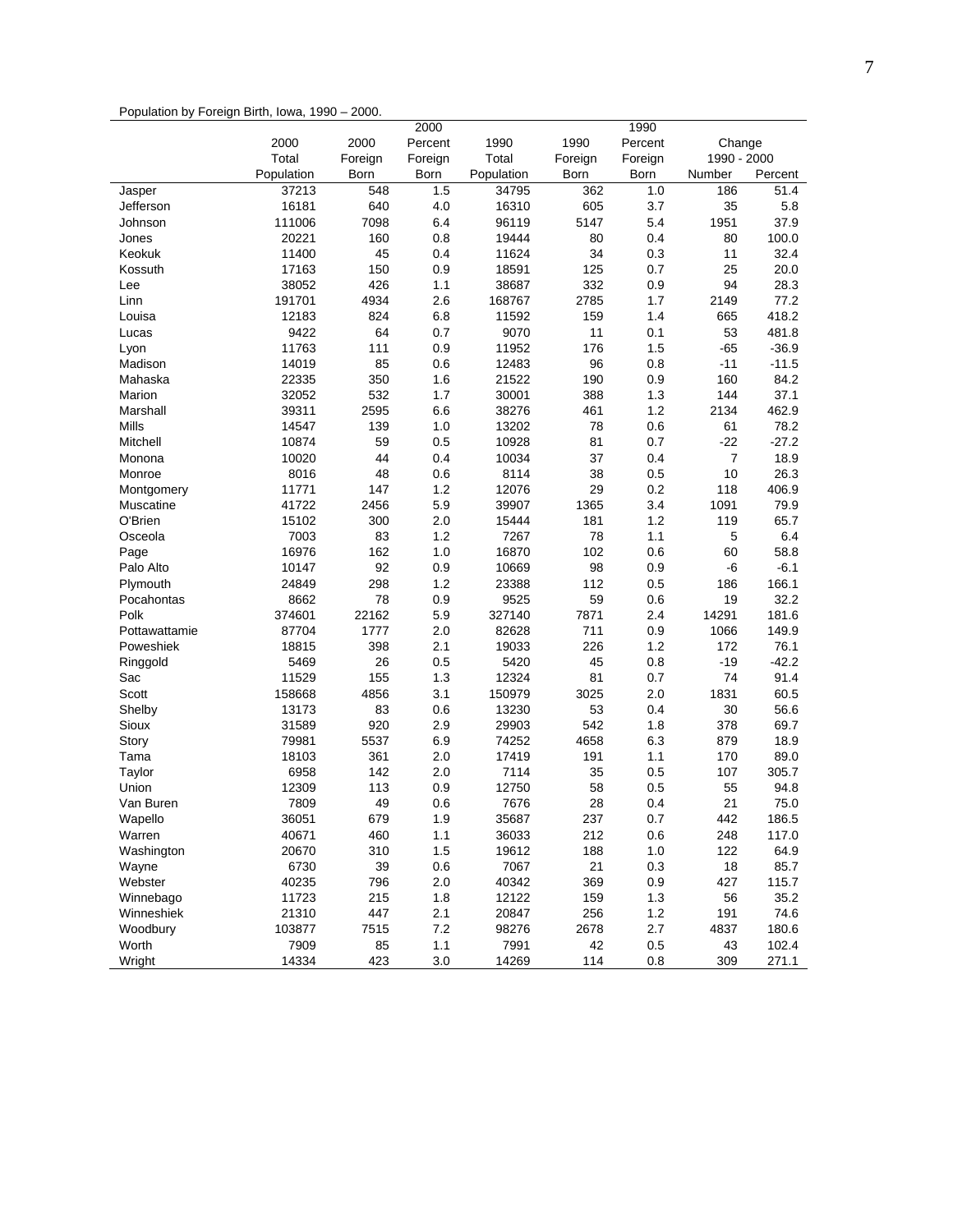**Percent Foreign Born, 2000.**



**Foreign Born Percent Change 1990 - 2000.**

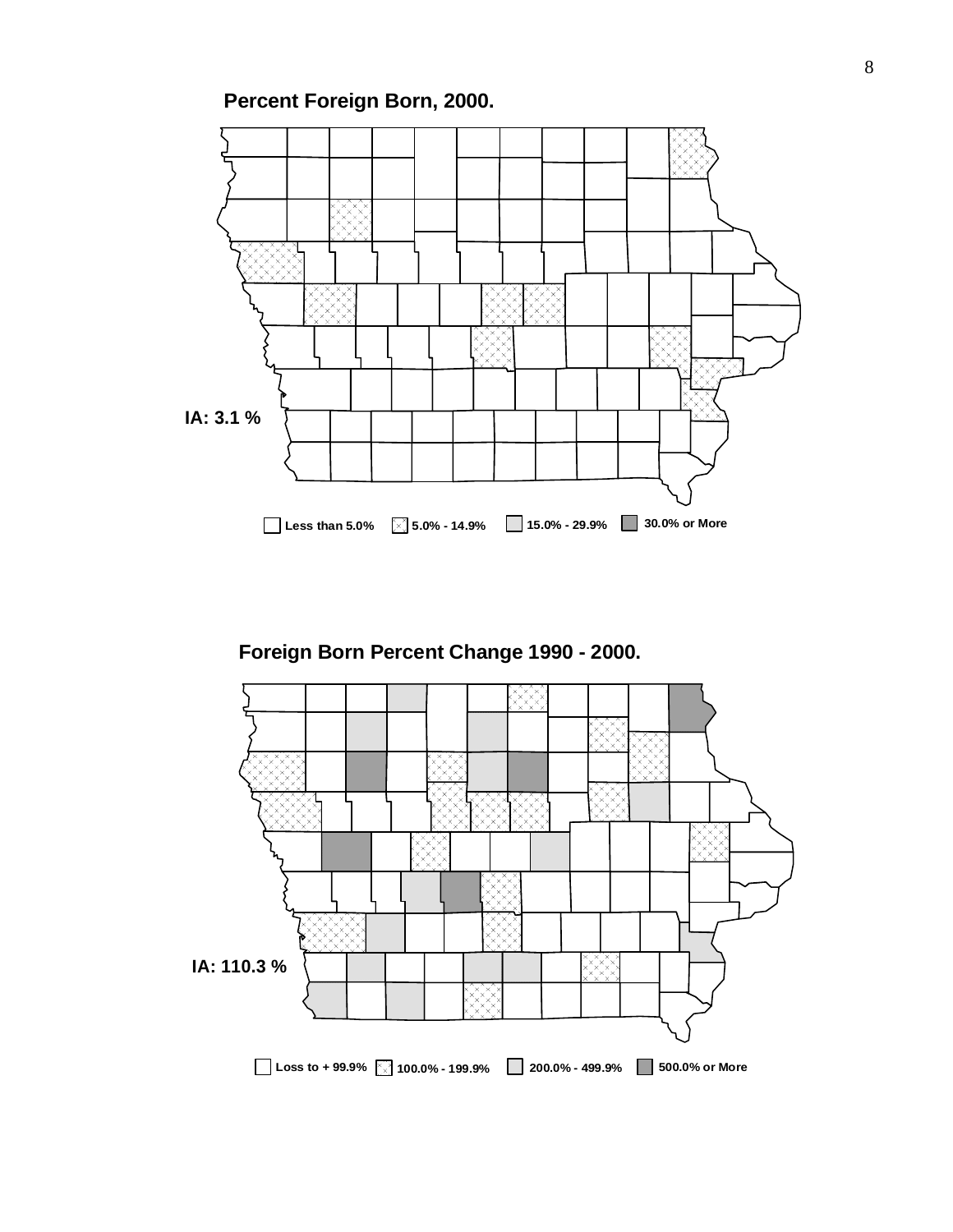![](_page_8_Figure_0.jpeg)

**Percent Language Other Than English at Home, 2000.**

**Language Other Than English at Home Percent Change 1990 - 2000.**

![](_page_8_Figure_3.jpeg)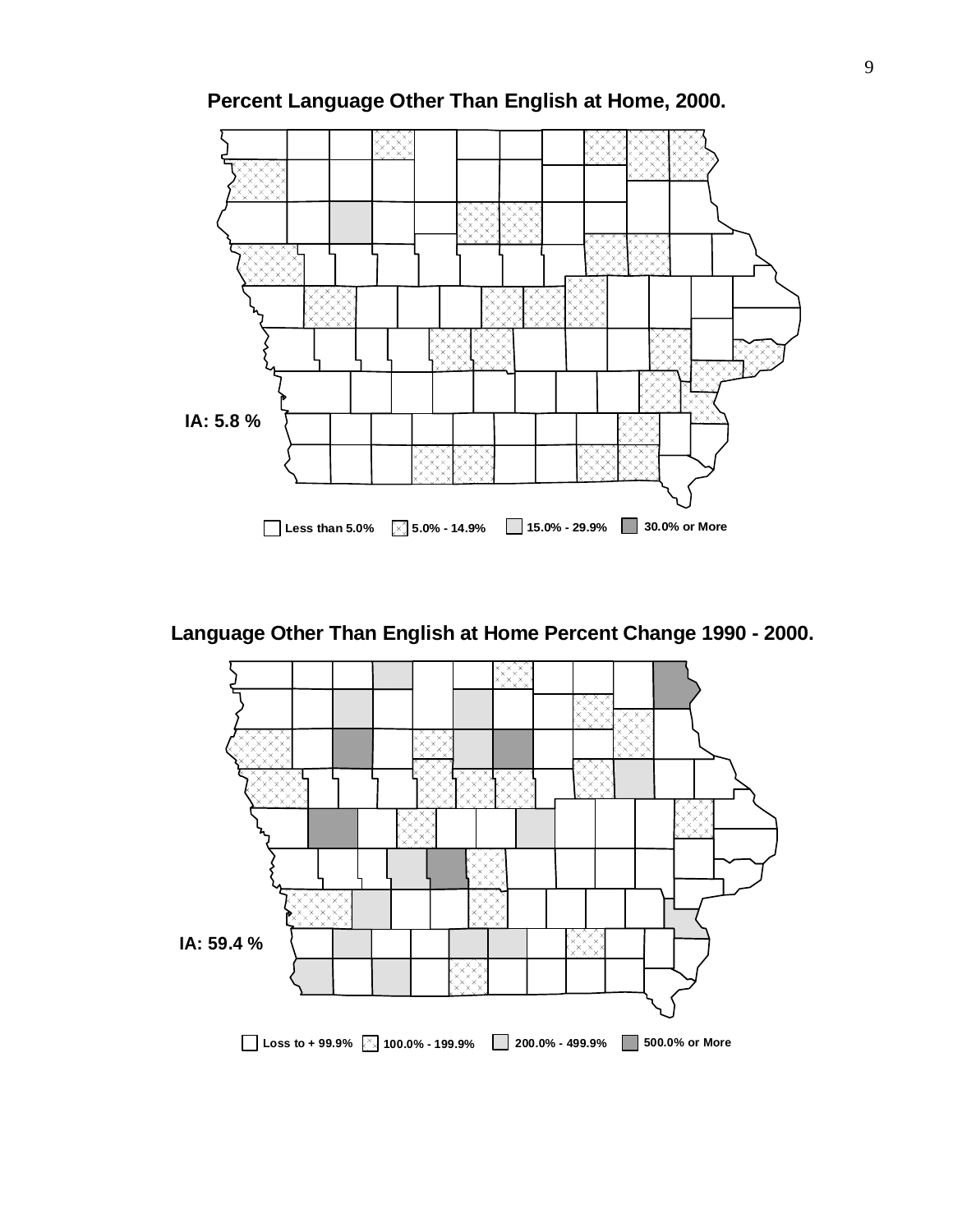Population by Language Other Than English Spoken at Home, Iowa, 1990 – 2000.

|                    |            |             | 2000        |            |             | 1990        |             |         |
|--------------------|------------|-------------|-------------|------------|-------------|-------------|-------------|---------|
|                    | 2000       | 2000        | Percent     | 1990       | 1990        | Percent     |             |         |
|                    | Population | Speak Other | Speak Other | Population | Speak Other | Speak Other | Change      |         |
|                    | Five and   | Language    | Language    | Five and   | Language    | Language    | 1990 - 2000 |         |
|                    | Older      | At Home     | At Home     | Older      | At Home     | At Home     | Number      | Percent |
| lowa               | 2738499    | 160022      | 5.8         | 2583526    | 100391      | 3.9         | 59631       | 59.4    |
| Adair              | 7790       | 152         | 2.0         | 7855       | 186         | 2.4         | $-34$       | $-18.3$ |
| Adams              | 4223       | 67          | 1.6         | 4523       | 69          | 1.5         | $-2$        | $-2.9$  |
| Allamakee          | 13812      | 1129        | 8.2         | 12864      | 279         | 2.2         | 850         | 304.7   |
| Appanoose          | 12950      | 329         | 2.5         | 12871      | 344         | 2.7         | $-15$       | $-4.4$  |
| Audubon            | 6444       | 176         | 2.7         | 6827       | 290         | 4.2         | $-114$      | $-39.3$ |
| <b>Benton</b>      | 23674      | 657         | 2.8         | 20777      | 517         | 2.5         | 140         | 27.1    |
| <b>Black Hawk</b>  | 120253     | 7822        | 6.5         | 115624     | 3670        | 3.2         | 4152        | 113.1   |
| <b>Boone</b>       | 24631      | 652         | 2.6         | 23522      | 585         | 2.5         | 67          | 11.5    |
| <b>Bremer</b>      | 22029      | 830         | 3.8         | 21435      | 829         | 3.9         | 1           | 0.1     |
| Buchanan           | 19649      | 1188        | 6.0         | 19228      | 1031        | 5.4         | 157         | 15.2    |
| <b>Buena Vista</b> | 19226      | 3201        | 16.6        | 18544      | 813         | 4.4         | 2388        | 293.7   |
| <b>Butler</b>      | 14444      | 550         | 3.8         | 14749      | 647         | 4.4         | $-97$       | $-15.0$ |
| Calhoun            | 10556      | 260         | 2.5         | 10815      | 203         | 1.9         | 57          | 28.1    |
| Carroll            | 20126      | 536         | 2.7         | 19734      | 404         | 2.0         | 132         | 32.7    |
| Cass               | 13895      | 376         | 2.7         | 14166      | 355         | 2.5         | 21          | 5.9     |
| Cedar              | 17088      | 538         | 3.1         | 16278      | 433         | 2.7         | 105         | 24.2    |
| Cerro Gordo        | 43618      | 1502        | 3.4         | 43547      | 1552        | 3.6         | $-50$       | $-3.2$  |
|                    | 12338      | 375         | 3.0         | 13168      |             | 2.2         | 88          | 30.7    |
| Cherokee           |            |             |             |            | 287         |             |             |         |
| Chickasaw          | 12347      | 356         | 2.9         | 12398      | 288         | 2.3         | 68          | 23.6    |
| Clarke             | 8569       | 413         | 4.8         | 7723       | 130         | 1.7         | 283         | 217.7   |
| Clay               | 16288      | 571         | 3.5         | 16340      | 320         | 2.0         | 251         | 78.4    |
| Clayton            | 17612      | 511         | 2.9         | 17722      | 412         | 2.3         | 99          | 24.0    |
| Clinton            | 46949      | 1508        | 3.2         | 47430      | 1366        | 2.9         | 142         | 10.4    |
| Crawford           | 15845      | 1670        | 10.5        | 15566      | 657         | 4.2         | 1013        | 154.2   |
| Dallas             | 37444      | 2496        | 6.7         | 27645      | 514         | 1.9         | 1982        | 385.6   |
| Davis              | 7936       | 1017        | 12.8        | 7708       | 618         | 8.0         | 399         | 64.6    |
| Decatur            | 8208       | 457         | 5.6         | 7831       | 253         | 3.2         | 204         | 80.6    |
| Delaware           | 17231      | 423         | 2.5         | 16620      | 412         | 2.5         | 11          | 2.7     |
| Des Moines         | 39769      | 1248        | 3.1         | 39762      | 1295        | 3.3         | $-47$       | $-3.6$  |
| Dickinson          | 15558      | 362         | 2.3         | 14092      | 390         | 2.8         | $-28$       | $-7.2$  |
| Dubuque            | 83184      | 3316        | 4.0         | 80381      | 2567        | 3.2         | 749         | 29.2    |
| Emmet              | 10438      | 557         | 5.3         | 10859      | 232         | 2.1         | 325         | 140.1   |
| Fayette            | 20718      | 717         | 3.5         | 20352      | 597         | 2.9         | 120         | 20.1    |
| Floyd              | 15869      | 525         | 3.3         | 15939      | 347         | 2.2         | 178         | 51.3    |
| Franklin           | 10094      | 742         | 7.4         | 10633      | 312         | 2.9         | 430         | 137.8   |
| Fremont            | 7576       | 308         | 4.1         | 7710       | 167         | 2.2         | 141         | 84.4    |
| Greene             | 9758       | 391         | 4.0         | 9409       | 262         | 2.8         | 129         | 49.2    |
| Grundy             | 11696      | 466         | 4.0         | 11254      | 638         | 5.7         | $-172$      | $-27.0$ |
| Guthrie            | 10738      | 315         | 2.9         | 10305      | 133         | 1.3         | 182         | 136.8   |
| Hamilton           | 15380      | 683         | 4.4         | 15009      | 439         | 2.9         | 244         | 55.6    |
| Hancock            | 11371      | 531         | 4.7         | 11725      | 410         | 3.5         | 121         | 29.5    |
| Hardin             | 17726      | 767         | 4.3         | 17975      | 617         | 3.4         | 150         | 24.3    |
| Harrison           | 14733      | 295         | 2.0         | 13705      | 284         | 2.1         | 11          | 3.9     |
| Henry              | 19128      | 857         | 4.5         | 17953      | 593         | 3.3         | 264         | 44.5    |
| Howard             | 9362       | 523         | 5.6         | 9135       | 511         | 5.6         | 12          | 2.3     |
| Humboldt           | 9824       | 272         | 2.8         | 10050      | 220         | 2.2         | 52          | 23.6    |
| Ida                | 7402       | 225         | 3.0         | 7739       | 244         | 3.2         | $-19$       | $-7.8$  |
| lowa               | 14714      | 704         | 4.8         | 13580      | 937         | 6.9         | $-233$      | $-24.9$ |
| Jackson            | 19098      | 477         | 2.5         | 18526      | 365         | 2.0         | 112         | 30.7    |
|                    |            |             |             |            |             |             |             |         |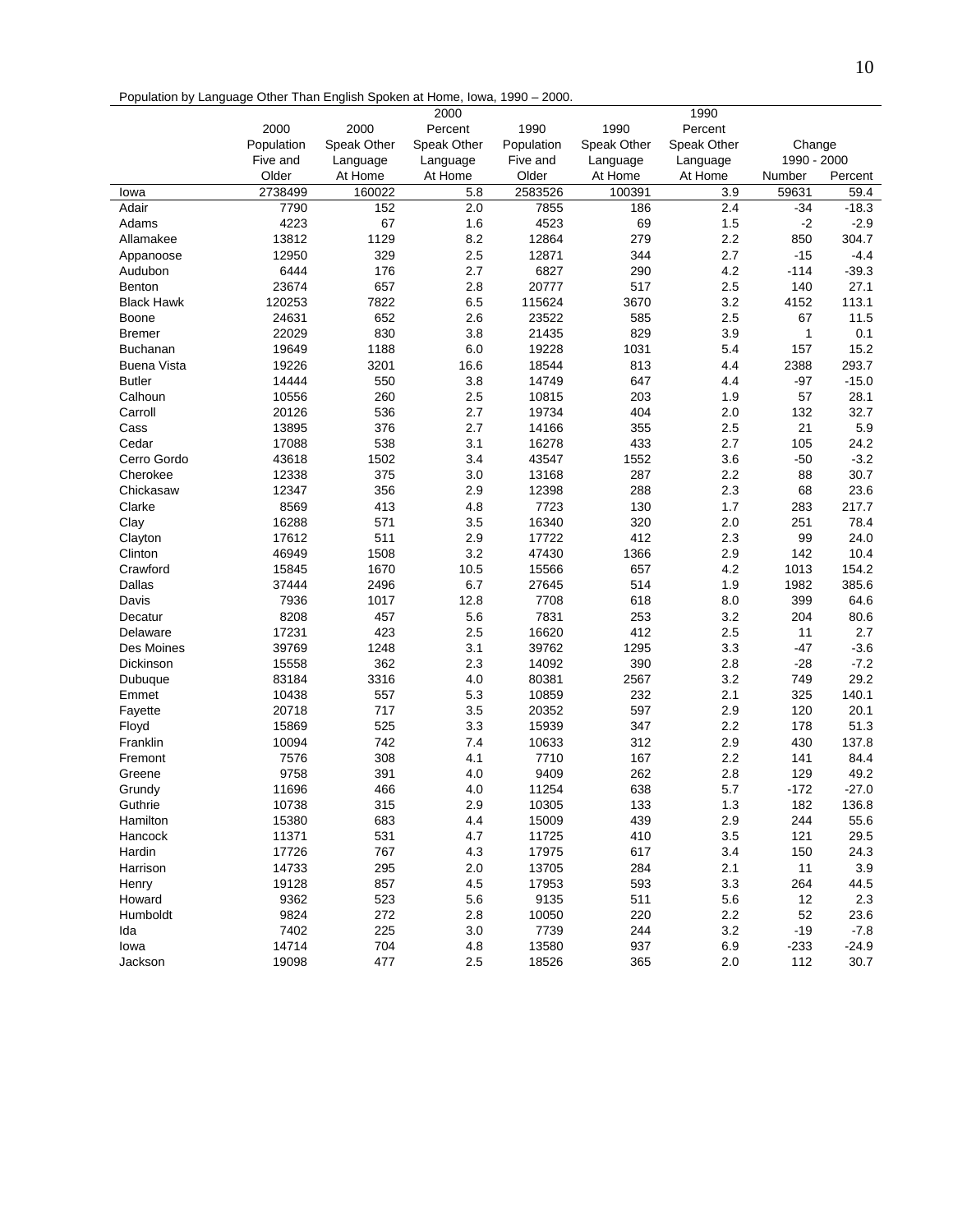|  | Population by Language Other Than English Spoken at Home, Iowa, 1990 – 2000. |  |  |  |
|--|------------------------------------------------------------------------------|--|--|--|
|--|------------------------------------------------------------------------------|--|--|--|

|               |                |             | 2000        |                |             | 1990        |             |         |
|---------------|----------------|-------------|-------------|----------------|-------------|-------------|-------------|---------|
|               | 2000           | 2000        | Percent     | 1990           | 1990        | Percent     |             |         |
|               | Population     | Speak Other | Speak Other | Population     | Speak Other | Speak Other | Change      |         |
|               | Five and       | Language    | Language    | Five and       | Language    | Language    | 1990 - 2000 |         |
|               | Older          | At Home     | At Home     | Older          | At Home     | At Home     | Number      | Percent |
| Jasper        | 34874          | 1073        | 3.1         | 32553          | 883         | 2.7         | 190         | 21.5    |
| Jefferson     | 15305          | 814         | 5.3         | 15254          | 640         | 4.2         | 174         | 27.2    |
| Johnson       | 104761         | 11012       | 10.5        | 89933          | 7349        | 8.2         | 3663        | 49.8    |
| Jones         | 19087          | 653         | 3.4         | 18172          | 458         | 2.5         | 195         | 42.6    |
| Keokuk        | 10728          | 155         | 1.4         | 10871          | 203         | 1.9         | $-48$       | $-23.6$ |
| Kossuth       | 16189          | 485         | 3.0         | 17293          | 410         | 2.4         | 75          | 18.3    |
| Lee           | 35779          | 1199        | 3.4         | 36105          | 1086        | 3.0         | 113         | 10.4    |
| Linn          | 178464         | 8626        | 4.8         | 156796         | 6113        | 3.9         | 2513        | 41.1    |
| Louisa        | 11316          | 1469        | 13.0        | 10789          | 437         | 4.1         | 1032        | 236.2   |
| Lucas         | 8849           | 394         | 4.5         | 8500           | 201         | 2.4         | 193         | 96.0    |
| Lyon          | 10973          | 504         | 4.6         | 11005          | 758         | 6.9         | $-254$      | $-33.5$ |
| Madison       | 13050          | 222         | 1.7         | 11651          | 264         | 2.3         | $-42$       | $-15.9$ |
| Mahaska       | 20840          | 713         | 3.4         | 19984          | 436         | 2.2         | 277         | 63.5    |
| Marion        | 30084          | 1324        | 4.4         | 28044          | 1133        | 4.0         | 191         | 16.9    |
| Marshall      | 36808          | 3902        | 10.6        | 35800          | 1057        | 3.0         | 2845        | 269.2   |
| Mills         | 13616          | 239         | 1.8         | 12365          | 251         | 2.0         | $-12$       | $-4.8$  |
| Mitchell      | 10203          | 420         | 4.1         | 10215          | 328         | 3.2         | 92          | 28.0    |
| Monona        | 9484           | 167         |             | 9430           |             |             |             | $-13.5$ |
|               | 7496           |             | 1.8<br>3.3  | 7599           | 193<br>207  | 2.0<br>2.7  | $-26$<br>38 | 18.4    |
| Monroe        |                | 245         |             |                |             |             |             |         |
| Montgomery    | 11055<br>38801 | 282<br>4531 | 2.6         | 11346<br>36952 | 282<br>3024 | 2.5<br>8.2  | 0           | 0.0     |
| Muscatine     |                |             | 11.7        |                |             |             | 1507        | 49.8    |
| O'Brien       | 14204          | 591         | 4.2         | 14418          | 396         | 2.7         | 195         | 49.2    |
| Osceola       | 6578           | 202         | 3.1         | 6732           | 273         | 4.1         | $-71$       | $-26.0$ |
| Page          | 16047          | 440         | 2.7         | 15871          | 315         | 2.0         | 125         | 39.7    |
| Palo Alto     | 9563           | 287         | 3.0         | 9989           | 236         | 2.4         | 51          | 21.6    |
| Plymouth      | 23199          | 717         | 3.1         | 21671          | 595         | 2.7         | 122         | 20.5    |
| Pocahontas    | 8236           | 226         | 2.7         | 8875           | 242         | 2.7         | $-16$       | $-6.6$  |
| Polk          | 346421         | 30732       | 8.9         | 302324         | 14820       | 4.9         | 15912       | 107.4   |
| Pottawattamie | 81997          | 3714        | 4.5         | 76437          | 2039        | 2.7         | 1675        | 82.1    |
| Poweshiek     | 17754          | 726         | 4.1         | 17866          | 501         | 2.8         | 225         | 44.9    |
| Ringgold      | 5143           | 263         | 5.1         | 5130           | 103         | 2.0         | 160         | 155.3   |
| Sac           | 10872          | 304         | 2.8         | 11488          | 194         | 1.7         | 110         | 56.7    |
| Scott         | 147593         | 8286        | 5.6         | 139244         | 6450        | 4.6         | 1836        | 28.5    |
| Shelby        | 12405          | 378         | 3.0         | 12341          | 333         | 2.7         | 45          | 13.5    |
| Sioux         | 29541          | 1676        | 5.7         | 27599          | 1317        | 4.8         | 359         | 27.3    |
| Story         | 75811          | 7092        | 9.4         | 69885          | 5304        | 7.6         | 1788        | 33.7    |
| Tama          | 16855          | 1377        | 8.2         | 16280          | 1225        | 7.5         | 152         | 12.4    |
| Taylor        | 6576           | 304         | 4.6         | 6680           | 101         | 1.5         | 203         | 201.0   |
| Union         | 11554          | 313         | 2.7         | 11952          | 130         | 1.1         | 183         | 140.8   |
| Van Buren     | 7380           | 385         | 5.2         | 7129           | 333         | 4.7         | 52          | 15.6    |
| Wapello       | 33953          | 1278        | 3.8         | 33354          | 754         | 2.3         | 524         | 69.5    |
| Warren        | 37915          | 1108        | 2.9         | 33437          | 839         | 2.5         | 269         | 32.1    |
| Washington    | 19283          | 1266        | 6.6         | 18163          | 998         | 5.5         | 268         | 26.9    |
| Wayne         | 6393           | 151         | 2.4         | 6619           | 159         | 2.4         | -8          | $-5.0$  |
| Webster       | 37665          | 1690        | 4.5         | 37349          | 1252        | 3.4         | 438         | 35.0    |
| Winnebago     | 11088          | 541         | 4.9         | 11329          | 531         | 4.7         | 10          | 1.9     |
| Winneshiek    | 20249          | 1055        | $5.2\,$     | 19435          | 925         | 4.8         | 130         | 14.1    |
| Woodbury      | 96157          | 11318       | 11.8        | 90867          | 4733        | 5.2         | 6585        | 139.1   |
| Worth         | 7464           | 259         | 3.5         | 7488           | 203         | 2.7         | 56          | 27.6    |
| Wright        | 13530          | 871         | 6.4         | 13314          | 353         | 2.7         | 518         | 146.7   |